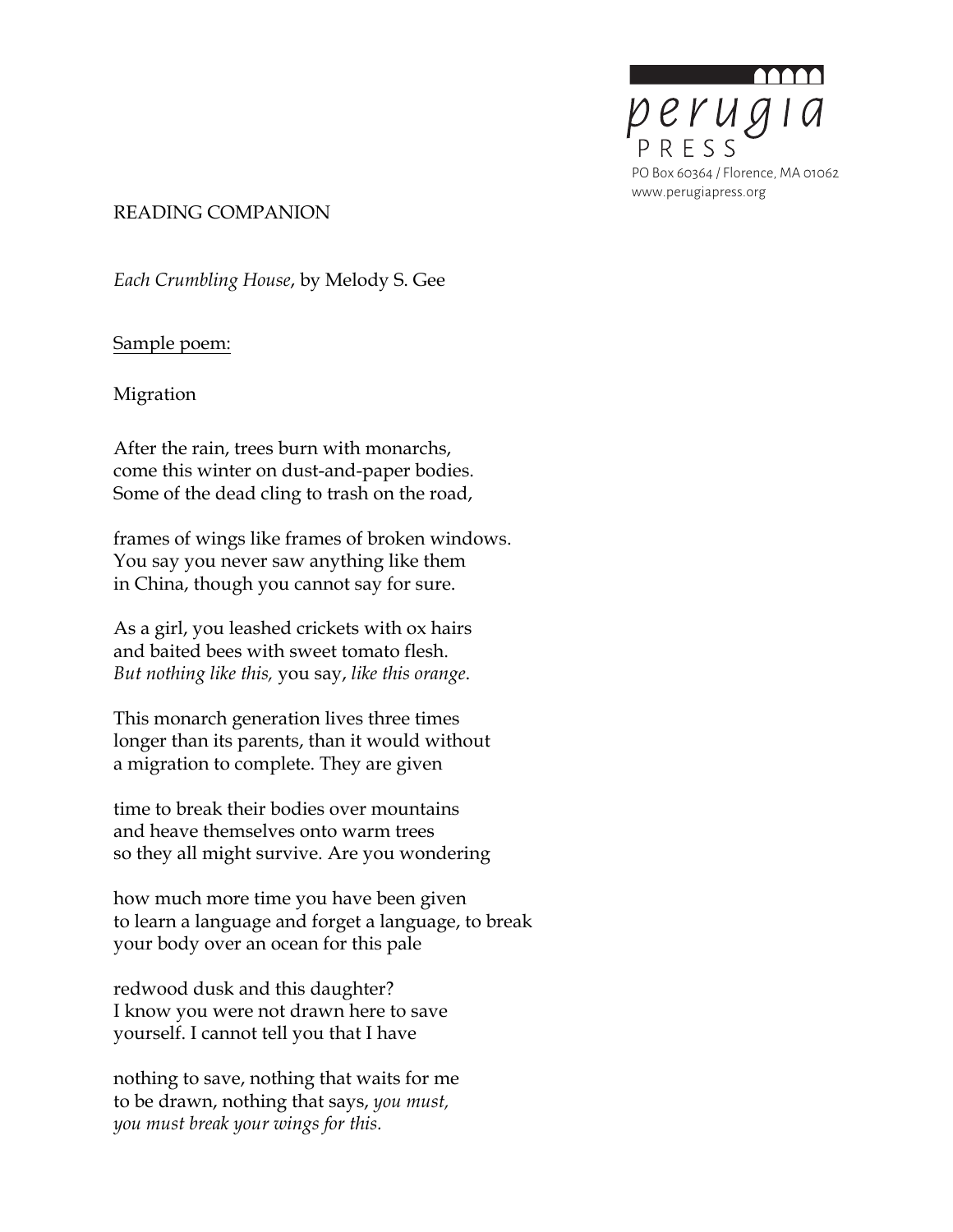## Questions to consider:

- 1. How do houses, especially crumbling/unstable houses, appear in these poems, and change throughout the book? Why do you think Gee chose *Each Crumbling House* as the title of this collection?
- 2. How do poems such as "History Filled In" and "The Voice Before" work with paradoxes such as leaving and returning, beginning and ending?
- 3. What effect does using plants and animals in these poems have on showing the results of intergenerational trauma? How does it affect the tone of the poems to focus on these non-human symbols? Consider "Where We Are Gathered" and "Migration."
- 4. What are some themes in *Each Crumbling House*, in addition to that of being a first-generation Asian American? Which poems highlight these themes?
- 5. Look at how Gee interrogates language itself, the power and the malleability of language for immigrants and speakers of multiple languages, in poems such as "The Flesh and the Valley" and "In Translation."
- 6. Discuss the importance and symbolism of food and food rituals in poems such as "Eating Bitter" and "Where We Are Gathered."
- 7. What is the effect of juxtaposing violence or death with celebration and beauty in poems such as "Wedding Day" and "How We Thirst"? What does this tell us about the experience of immigrants and their descendants?
- 8. The title poem, "Each Crumbling House," is one of many that looks at the complications of memory and history and present time. How do these ideas change throughout this collection?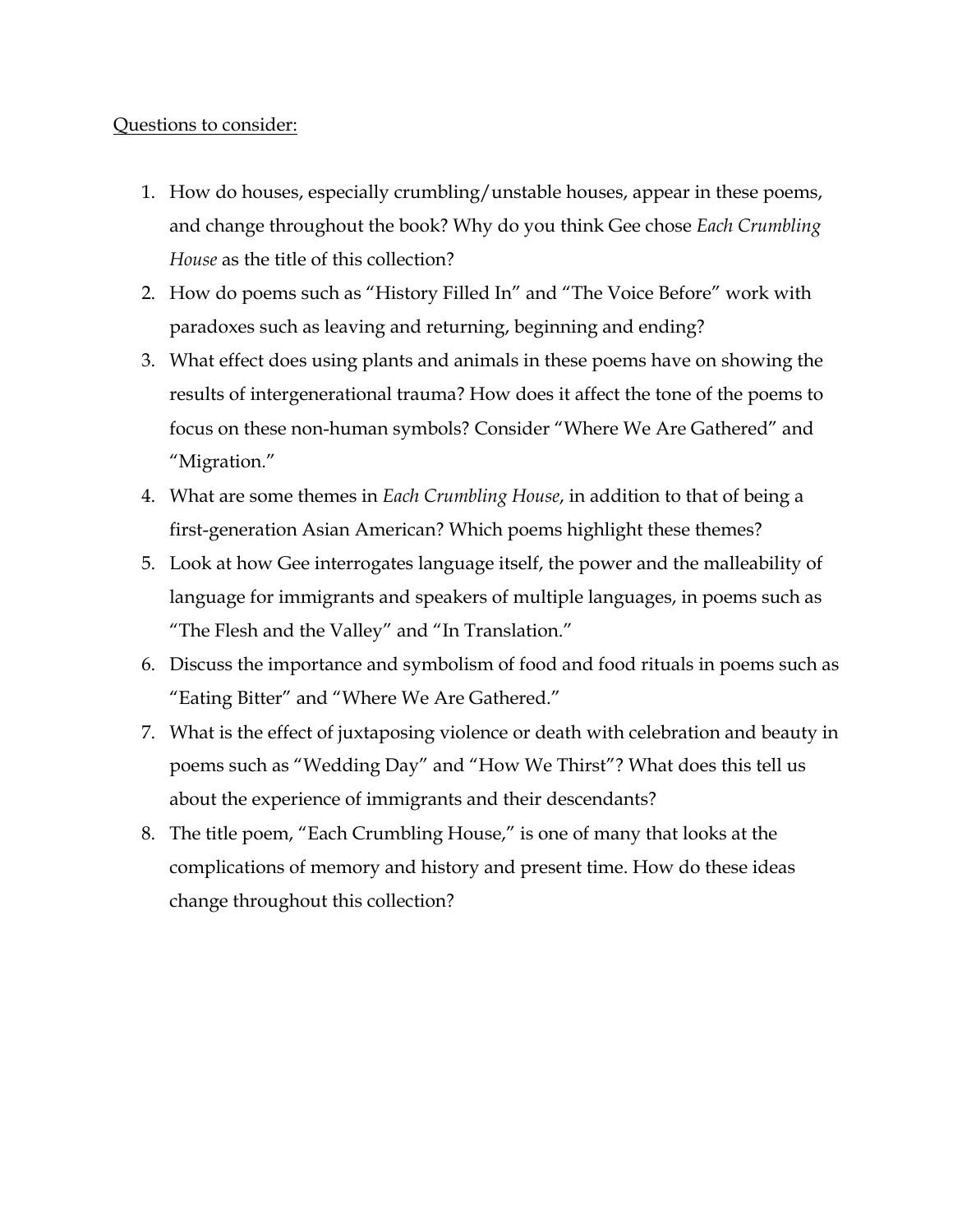## Writing prompts:

- 1. In the poem "In Translation," the speaker is trying to translate something that is not translatable. Write a poem that confronts something unexplainable in language or something that cannot be translated into another language, or write a poem that incorporates the mistakes that might arise in attempting such translation.
- 2. Use the first line of "The Field Is Not Us" as a starting point: "The field is not us."
- 3. Gee has several poems about visiting places from her mother's childhood. Write a poem in which you return to a place from your family's past.
- 4. Many of Gee's poems in this collection layer personal history with larger history, especially those where the speaker travels to her mother's childhood home(s). Write a poem that layers a personal story with a larger piece of history, especially tied to a specific place.

# Other Perugia books that could pair with this collection:

*Beg No Pardon,* Lynne Thompson *Gloss,* Ida B. Stewart *Now in Color,* Jacqueline Balderrama *The Work of Hands,* Catherine Anderson

# Areas of study in which to teach this title:

Ethnic & Gender Studies Women's Studies American Studies Creative Writing/Poetry Asian/Asian American Studies